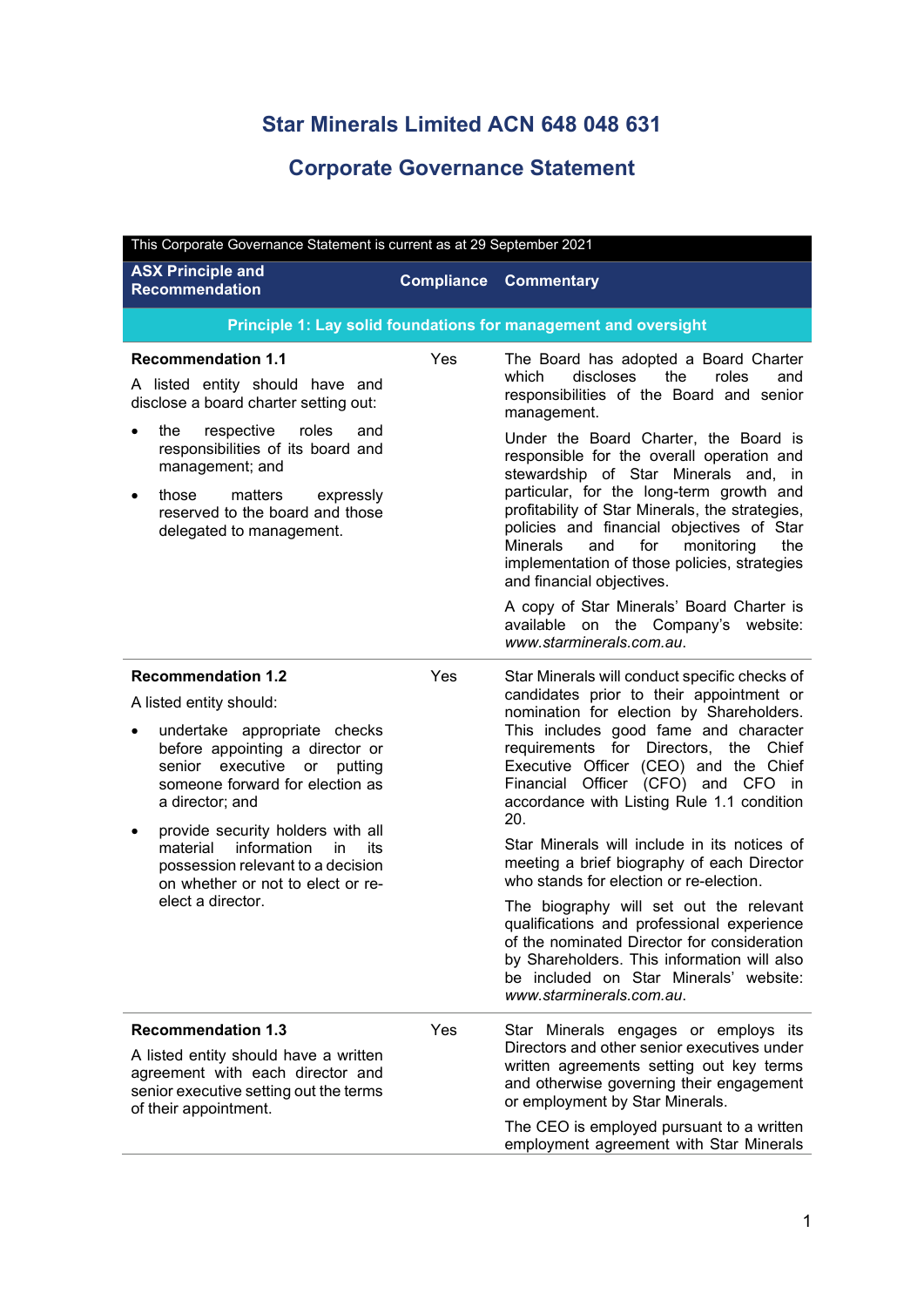| This Corporate Governance Statement is current as at 29 September 2021 |                                                                                                                                                                                                                                                         |                   |                                                                                                                                                                                                             |
|------------------------------------------------------------------------|---------------------------------------------------------------------------------------------------------------------------------------------------------------------------------------------------------------------------------------------------------|-------------------|-------------------------------------------------------------------------------------------------------------------------------------------------------------------------------------------------------------|
| <b>ASX Principle and</b><br><b>Recommendation</b>                      |                                                                                                                                                                                                                                                         | <b>Compliance</b> | <b>Commentary</b>                                                                                                                                                                                           |
|                                                                        |                                                                                                                                                                                                                                                         |                   | Non-Executive<br><b>Director</b><br>and<br>each<br>is.<br>engaged under a letter of appointment.                                                                                                            |
|                                                                        | <b>Recommendation 1.4</b><br>The company secretary of a listed<br>entity should be accountable directly                                                                                                                                                 | Yes               | The Company Secretary reports directly<br>and is accountable to the Board in relation<br>to all governance matters.                                                                                         |
|                                                                        | to the board, through the chair, on all<br>matters to do with the proper<br>functioning of the board.                                                                                                                                                   |                   | The Company Secretary advises and<br>supports the Board members on general<br>governance matters, implements adopted<br>governance procedures and coordinates<br>circulation of meeting agendas and papers. |
|                                                                        | <b>Recommendation 1.5</b>                                                                                                                                                                                                                               | Yes               | The Board has adopted a Diversity Policy,                                                                                                                                                                   |
|                                                                        | A listed entity should:                                                                                                                                                                                                                                 |                   | which is designed to further Star Minerals'<br>commitment to supporting and further                                                                                                                         |
|                                                                        | have and disclose a diversity<br>policy;<br>through its board or a committee                                                                                                                                                                            |                   | developing its diversity through attracting,<br>recruiting, engaging and retaining diverse<br>talent and aligning Star Minerals' culture                                                                    |
|                                                                        | of the board set measurable                                                                                                                                                                                                                             |                   | management systems<br>with<br>this<br>and<br>commitment.                                                                                                                                                    |
|                                                                        | objectives for achieving gender<br>diversity in the composition of its<br>board, senior executives and<br>workforce generally; and                                                                                                                      |                   | Star Minerals sets measurable objectives<br>for achieving gender diversity. The Diversity<br>Policy is available on the Company's<br>website: www.starminerals.com.au.                                      |
|                                                                        | disclose in relation to each<br>reporting period:                                                                                                                                                                                                       |                   |                                                                                                                                                                                                             |
| $\circ$                                                                | the measurable objectives<br>set for that period to achieve<br>gender diversity;                                                                                                                                                                        |                   |                                                                                                                                                                                                             |
| $\circ$                                                                | the entity's progress towards<br>achieving those objectives;<br>and                                                                                                                                                                                     |                   |                                                                                                                                                                                                             |
| $\circ$                                                                | either:                                                                                                                                                                                                                                                 |                   |                                                                                                                                                                                                             |
|                                                                        | i. the<br>respective<br>proportions of men and<br>women on the board, in<br>senior<br>executive<br>positions and across the<br>whole<br>workforce<br>(including how the entity<br>defined<br>"senior<br>has<br>executive" for<br>these<br>purposes): or |                   |                                                                                                                                                                                                             |
|                                                                        | if the entity is a "relevant<br>ii.<br>employer"<br>under<br>the<br>Workplace<br>Gender<br>Equality Act, the entity's<br>recent<br>"Gender<br>most<br>Equality Indicators", as<br>defined in and published<br>under that Act.                           |                   |                                                                                                                                                                                                             |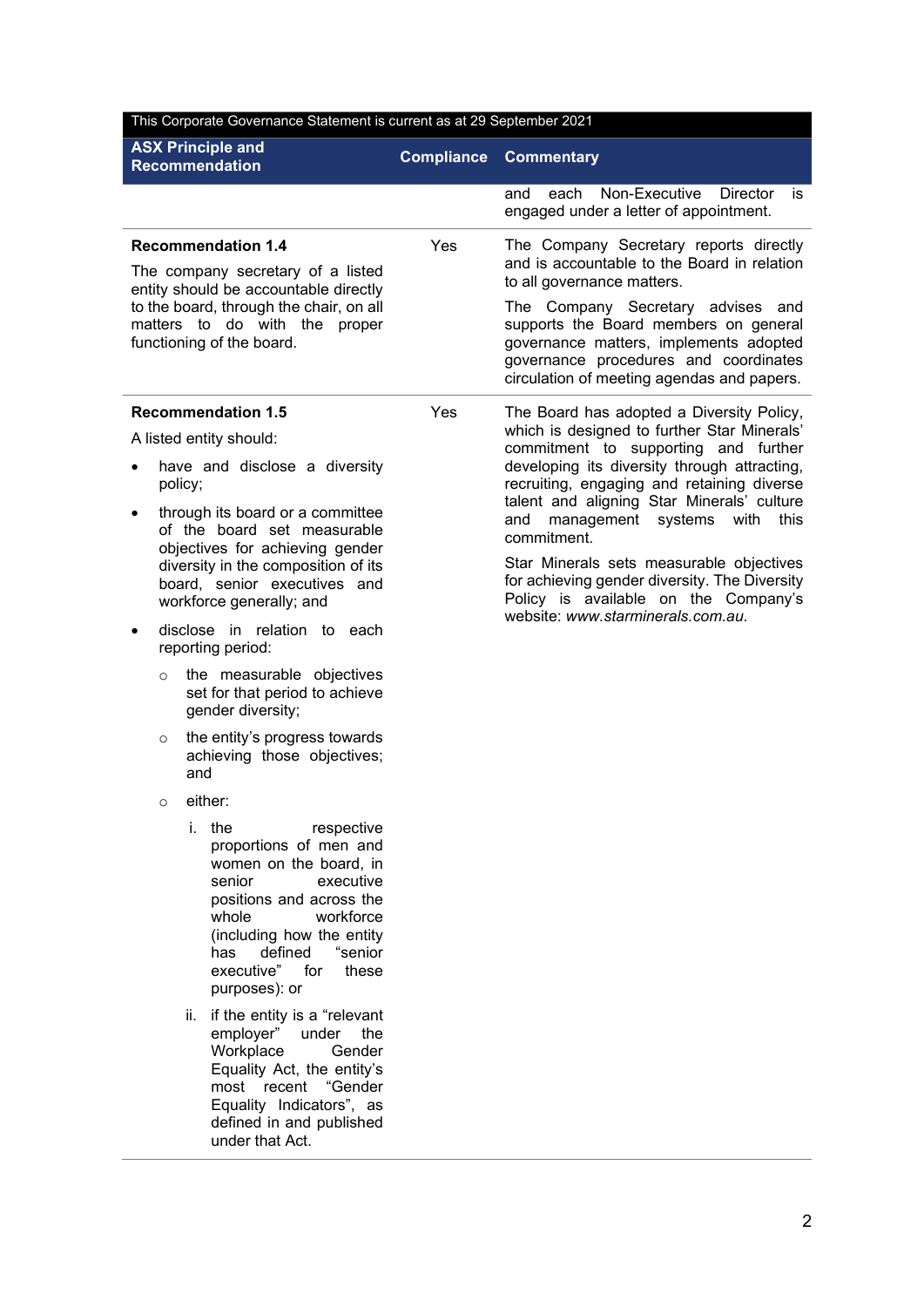| This Corporate Governance Statement is current as at 29 September 2021                                                                                     |                   |                                                                                                                                                                                                                            |
|------------------------------------------------------------------------------------------------------------------------------------------------------------|-------------------|----------------------------------------------------------------------------------------------------------------------------------------------------------------------------------------------------------------------------|
| <b>ASX Principle and</b><br><b>Recommendation</b>                                                                                                          | <b>Compliance</b> | <b>Commentary</b>                                                                                                                                                                                                          |
| <b>Recommendation 1.6</b><br>A listed entity should:                                                                                                       | Yes               | The performance of the Board is evaluated<br>on an ongoing basis to ensure alignment<br>with Star Minerals' corporate objectives.                                                                                          |
| have and disclose a process for<br>periodically<br>evaluating<br>the<br>performance of the board, its<br>committees<br>individual<br>and<br>directors; and |                   | In particular, the evaluation of the Board is<br>overseen by the Chairman and Board<br>required<br>members<br>to<br>complete<br>are<br>questionnaires providing feedback on the<br>Board's performance. The review process |
| disclose for each<br>reporting<br>period whether a performance                                                                                             |                   | for committees is undertaken by way of<br>feedback from the Board.                                                                                                                                                         |
| evaluation has been undertaken<br>in accordance with that process<br>during or in respect of that<br>period.                                               |                   | Following admission to ASX, Star Minerals<br>will disclose if a performance evaluation has<br>been conducted for each accounting period.                                                                                   |
| <b>Recommendation 1.7</b>                                                                                                                                  | Yes               | The performance of senior executives is                                                                                                                                                                                    |
| A listed entity should:                                                                                                                                    |                   | evaluated on an ongoing basis to ensure<br>alignment with Star Minerals' corporate                                                                                                                                         |
| have and disclose a process for<br>evaluating the performance of its<br>senior executives at least once                                                    |                   | objectives.<br>In particular, the evaluation of senior<br>executives is conducted by reference to                                                                                                                          |
| every reporting period; and                                                                                                                                |                   | agreed key performance indicators which<br>are agreed at the start of each year and                                                                                                                                        |
| disclose for each<br>reporting<br>٠<br>period whether a performance<br>evaluation has been undertaken                                                      | year.             | formally reviewed at the end of the relevant                                                                                                                                                                               |
| in accordance with that process<br>during or in respect of that<br>period.                                                                                 |                   | Following admission to ASX, Star Minerals<br>will disclose if a performance evaluation has<br>been conducted.                                                                                                              |
|                                                                                                                                                            |                   | Principle 2: Structure the board to be effective and add value                                                                                                                                                             |
| <b>Recommendation 2.1</b>                                                                                                                                  | Yes               | Star<br><b>Minerals</b><br>combined<br>has<br>a                                                                                                                                                                            |
| The board of a listed entity should                                                                                                                        |                   | Remuneration and Nomination Committee<br>which is responsible for assisting the Board                                                                                                                                      |
| have a nomination committee<br>which:                                                                                                                      |                   | in ensuring that the Board and its committee<br>comprise of individuals who are best able to                                                                                                                               |
| has at least three members,<br>$\circ$<br>a majority of whom are<br>independent directors; and                                                             |                   | discharge their responsibilities, with regard<br>to the law and the highest standard of<br>governance.                                                                                                                     |
| is chaired by an independent<br>$\circ$                                                                                                                    |                   | The Committee consists of:                                                                                                                                                                                                 |
| director,                                                                                                                                                  |                   | Ian Stuart, Non-Executive Chairman;                                                                                                                                                                                        |
| and disclose:                                                                                                                                              |                   | Ashley Jones, Non-Executive Director;<br>$\bullet$<br>and                                                                                                                                                                  |
| the charter of the committee;<br>$\circ$                                                                                                                   |                   | Stephen<br>Non-Executive<br>Strubel,<br>$\bullet$                                                                                                                                                                          |
| members<br>of<br>the<br>the<br>$\circ$<br>committee; and                                                                                                   |                   | Director.<br>Ashley Jones and Stephen Strubel are                                                                                                                                                                          |
| as at the end of each<br>$\circ$<br>reporting period, the number<br>of times the committee met                                                             |                   | considered to be independent Directors for<br>the<br>ASX<br>the<br>of<br>purposes<br>Recommendations.                                                                                                                      |
| throughout the period and<br>the individual attendances of                                                                                                 |                   | Nomination<br>The<br>Remuneration<br>and                                                                                                                                                                                   |

The Remuneration and Nomination Committee Charter has been approved by the Board and is available on the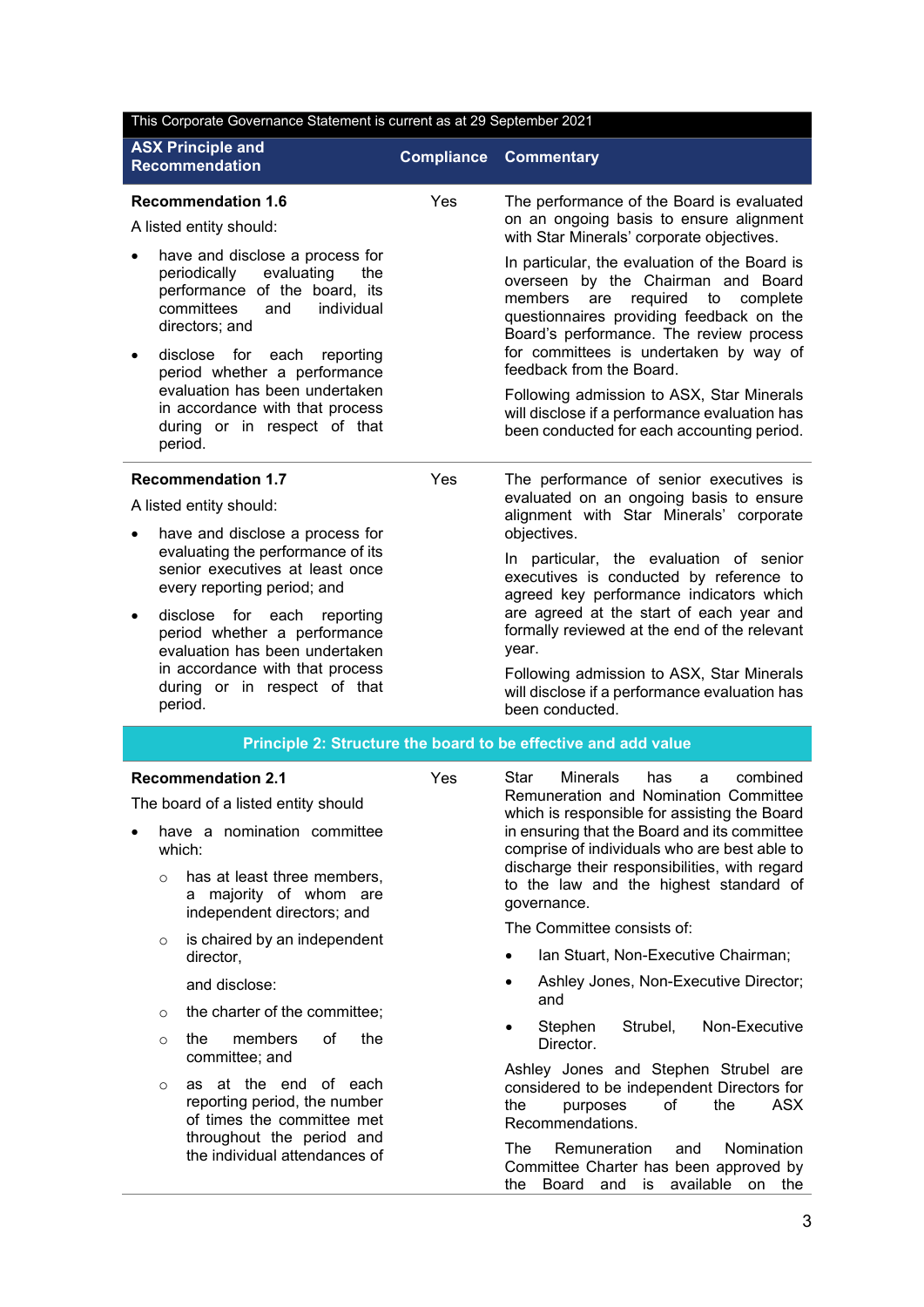| This Corporate Governance Statement is current as at 29 September 2021                                                                                                                                                                                                                                                                                                |                   |                                                                                                                                                                                                                                                                                                                                        |  |
|-----------------------------------------------------------------------------------------------------------------------------------------------------------------------------------------------------------------------------------------------------------------------------------------------------------------------------------------------------------------------|-------------------|----------------------------------------------------------------------------------------------------------------------------------------------------------------------------------------------------------------------------------------------------------------------------------------------------------------------------------------|--|
| <b>ASX Principle and</b><br><b>Recommendation</b>                                                                                                                                                                                                                                                                                                                     | <b>Compliance</b> | <b>Commentary</b>                                                                                                                                                                                                                                                                                                                      |  |
| the<br>members<br>at<br>those<br>meetings; or                                                                                                                                                                                                                                                                                                                         |                   | website:<br>Company's<br>www.starminerals.com.au.                                                                                                                                                                                                                                                                                      |  |
| if it does not have a nomination<br>committee, disclose that fact and<br>the processes it employs to<br>address<br>board<br>succession<br>issues and to ensure that the<br>has the<br>board<br>appropriate<br>balance of skills, knowledge,<br>experience, independence and<br>diversity to enable it to discharge<br>its duties and responsibilities<br>effectively. |                   |                                                                                                                                                                                                                                                                                                                                        |  |
| <b>Recommendation 2.2</b>                                                                                                                                                                                                                                                                                                                                             | Yes               | Star Minerals has a Board Skills Matrix that                                                                                                                                                                                                                                                                                           |  |
| A listed entity should have and<br>disclose a board skills matrix setting<br>out the mix of skills and diversity that<br>the board currently has or is looking<br>to achieve in its membership.                                                                                                                                                                       |                   | sets out the mix of skills, expertise,<br>experience and diversity that the Board<br>currently has in its membership. Star<br>Minerals believes that the Board has the<br>appropriate mix of skills to be effective in<br>discharging its responsibilities of good<br>corporate and oversight for the Company<br>and its shareholders. |  |
| <b>Recommendation 2.3</b>                                                                                                                                                                                                                                                                                                                                             | Yes               | Disclosure of the names of Directors<br>considered by the Board to be independent                                                                                                                                                                                                                                                      |  |
| A listed entity should disclose:                                                                                                                                                                                                                                                                                                                                      |                   | will be provided in the annual report.                                                                                                                                                                                                                                                                                                 |  |
| the names of the directors<br>considered by the board to be                                                                                                                                                                                                                                                                                                           |                   | The current independent Directors are:                                                                                                                                                                                                                                                                                                 |  |
| independent directors;<br>if a director has an interest,                                                                                                                                                                                                                                                                                                              |                   | Stephen<br>Strubel,<br>Non-Executive<br>٠<br>Director; and                                                                                                                                                                                                                                                                             |  |
| association<br>position,<br>or                                                                                                                                                                                                                                                                                                                                        |                   | Ashley Jones, Non-Executive Director.                                                                                                                                                                                                                                                                                                  |  |
| relationship of the type described<br>in Box 2.3 but the board is of the<br>opinion<br>that<br>it<br>does<br>not<br>compromise the independence<br>of the director, the nature of the<br>interest, position, association or<br>relationship in question and an<br>explanation of why the board is<br>of that opinion; and                                             |                   | Details of the Directors' interests, positions,<br>associations and relationships are disclosed<br>in the Company's prospectus lodged with<br>ASX prior to the Company's admission to<br>ASX.                                                                                                                                          |  |
| the length of service of each<br>director.                                                                                                                                                                                                                                                                                                                            |                   |                                                                                                                                                                                                                                                                                                                                        |  |
| <b>Recommendation 2.4</b>                                                                                                                                                                                                                                                                                                                                             | Yes               | The Board is comprised of a majority of                                                                                                                                                                                                                                                                                                |  |
| A majority of the board of a listed<br>independent<br>entity<br>should<br>be<br>directors.                                                                                                                                                                                                                                                                            |                   | independent Directors.                                                                                                                                                                                                                                                                                                                 |  |
| <b>Recommendation 2.5</b>                                                                                                                                                                                                                                                                                                                                             | No                | The Chairman (Ian Stuart) is not considered                                                                                                                                                                                                                                                                                            |  |
| The chair of the board of a listed<br>entity should be an independent<br>director and, in particular, should not                                                                                                                                                                                                                                                      |                   | to be independent because he is a director<br>of the major shareholder of the Company<br>(Bryah Resources Limited).                                                                                                                                                                                                                    |  |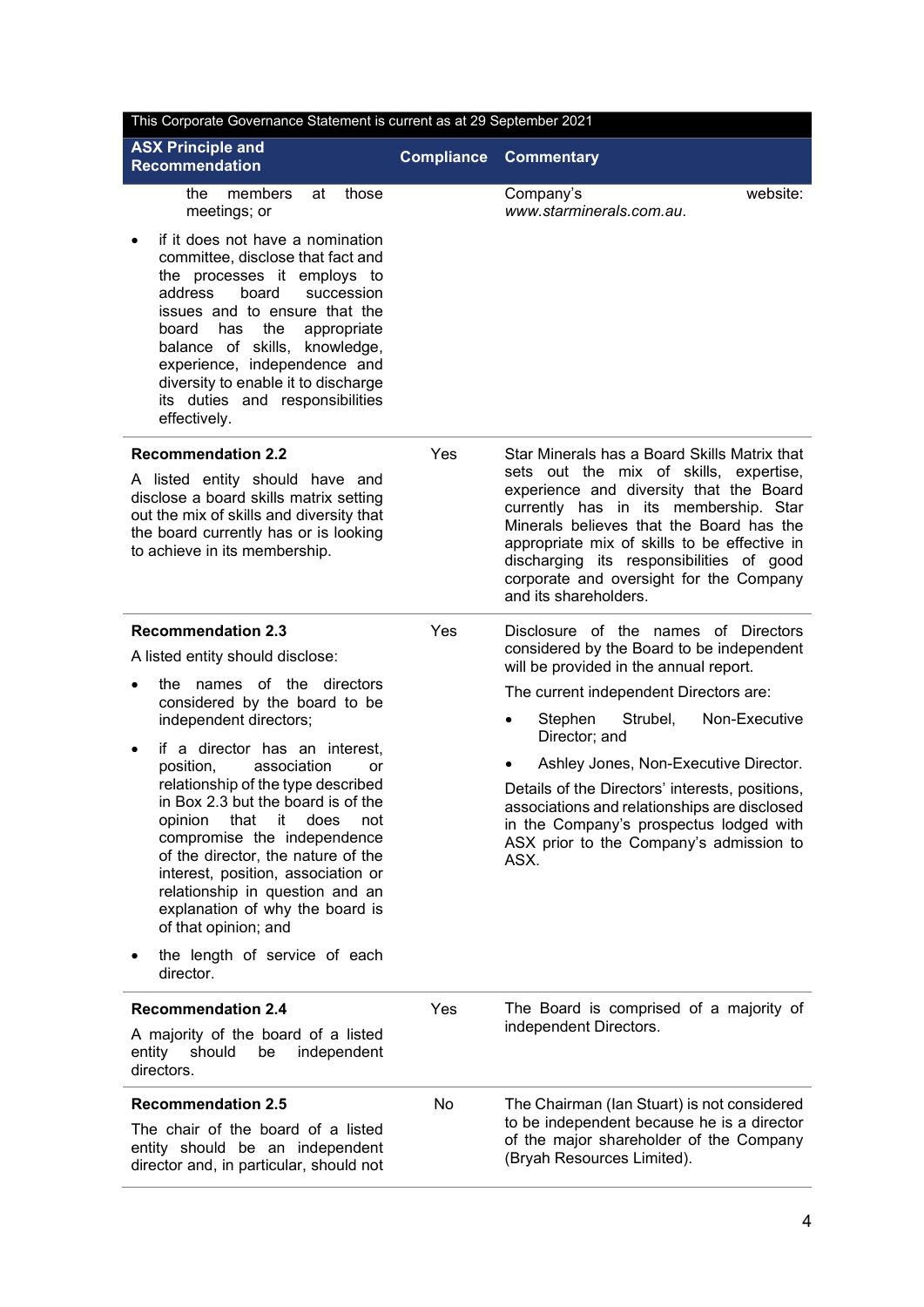| This Corporate Governance Statement is current as at 29 September 2021                                                                                                                                                                                                                                                              |                   |                                                                                                                                                                                                                                                                                                                                                                                                                                                                                                                                                                                  |  |
|-------------------------------------------------------------------------------------------------------------------------------------------------------------------------------------------------------------------------------------------------------------------------------------------------------------------------------------|-------------------|----------------------------------------------------------------------------------------------------------------------------------------------------------------------------------------------------------------------------------------------------------------------------------------------------------------------------------------------------------------------------------------------------------------------------------------------------------------------------------------------------------------------------------------------------------------------------------|--|
| <b>ASX Principle and</b><br><b>Recommendation</b>                                                                                                                                                                                                                                                                                   | <b>Compliance</b> | <b>Commentary</b>                                                                                                                                                                                                                                                                                                                                                                                                                                                                                                                                                                |  |
| be the same person as the CEO of<br>the entity.                                                                                                                                                                                                                                                                                     |                   | Ian Stuart is not the CEO.                                                                                                                                                                                                                                                                                                                                                                                                                                                                                                                                                       |  |
| <b>Recommendation 2.6</b><br>A listed entity should have a program<br>for inducting new directors and for<br>periodically reviewing whether there<br>is a need for existing directors to<br>undertake professional development<br>to maintain the skills and knowledge<br>needed to perform their role as<br>directors effectively. | Yes               | Star Minerals has a process to induct and<br>educate new Directors about the nature of<br>Star Minerals' business, current issues, the<br>corporate strategy and the expectations of<br>the Company concerning the performance<br>Directors.<br>Directors<br>may visit all<br>of<br>operations and meet with management to<br>gain a better understanding of the business.<br>Directors are given access to continuing<br>education opportunities to update and<br>enhance their skills and knowledge.                                                                           |  |
|                                                                                                                                                                                                                                                                                                                                     |                   | Principle 3: Instil a culture of acting lawfully, ethically and responsibly                                                                                                                                                                                                                                                                                                                                                                                                                                                                                                      |  |
| <b>Recommendation 3.1</b><br>A listed entity should articulate and<br>disclose its values.                                                                                                                                                                                                                                          | Yes               | Star Minerals is committed to instilling and<br>continually reinforcing a culture across the<br>organisation of acting lawfully, ethically and<br>responsibly. This is encapsulated in Star<br>Minerals' Code of Conduct, which applies to<br>Directors and the employees of Star<br>Minerals and where relevant and to the<br>extent possible, consultants, secondees<br>and contractors of Star Minerals.<br>The Company's Code of Conduct is<br>available<br><sub>on</sub><br>its<br>website:<br>www.starminerals.com.au.                                                     |  |
| <b>Recommendation 3.2</b><br>A listed entity should:<br>have and disclose a code of<br>conduct for its directors, senior<br>executives and employees; and<br>ensure that the board or a<br>of<br>committee<br>the<br>board<br>is<br>informed<br>of<br>material<br>any<br>breaches of that code.                                     | Yes               | Star Minerals has established a Code of<br>Conduct which sets out the standards with<br>which the Directors and employees of Star<br>Minerals and where relevant and to the<br>extent possible, consultants, secondees<br>and contractors of Star Minerals, are<br>expected to comply in relation to the affairs<br>of Star Minerals' business.<br>In accordance with Star Minerals' Board<br>Charter, any and all material or suspected<br>breaches of the Code of Conduct Policy will<br>be reported to the Board or a relevant<br>committee of the Board upon identification. |  |
| <b>Recommendation 3.3</b><br>A listed entity should:<br>have<br>disclose<br>and<br>a<br>whistleblower policy; and<br>that<br>the<br>board<br>ensure<br>or<br>committee<br>0f<br>the<br>board<br>is<br>informed<br>of<br>material<br>any                                                                                             | Yes               | Star Minerals has a Whistleblower Policy.<br>The Whistleblower Policy is available on its<br>website: www.starminerals.com.au.<br>In accordance with Star Minerals' Board<br>Charter, any and all material or suspected<br>breaches of the Whistleblower Policy will be<br>reported to the Board or a relevant<br>committee of the Board upon identification.                                                                                                                                                                                                                    |  |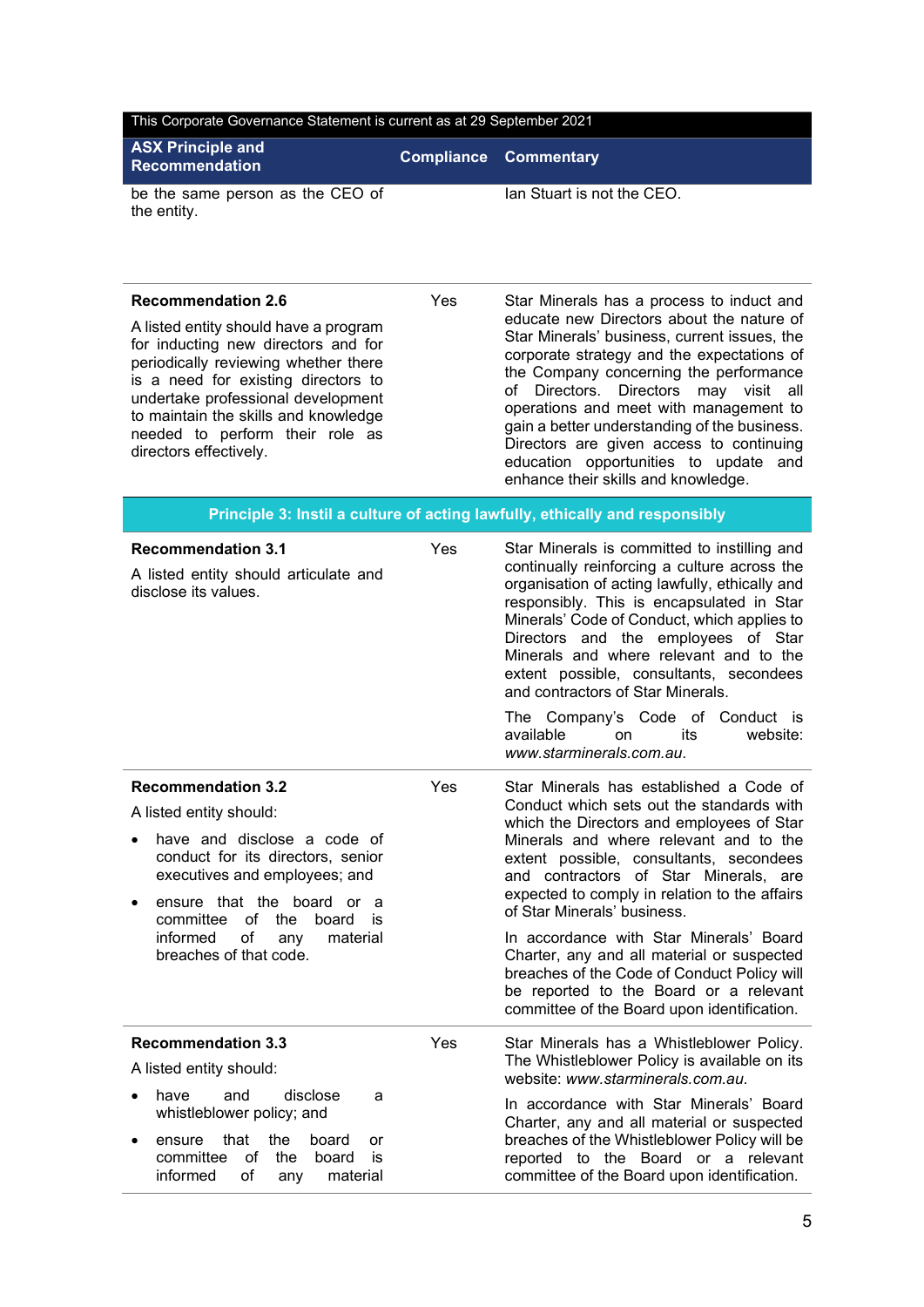#### This Corporate Governance Statement is current as at 29 September 2021

# **ASX Principle and**

**Recommendation Compliance Commentary**

incidents reported under that policy.

### **Recommendation 3.4**

A listed entity should:

- have and disclose an anti-bribery and corruption policy; and
- ensure that the board or a committee of the board is informed of any material breaches of that policy.

Yes Star Minerals has an Anti-bribery and Corruption Policy. The Anti-bribery and Corruption Policy is available on its website: *[www.starminerals.com.au](http://www.starminerals.com.au/)*.

> In accordance with Star Minerals' Board Charter, any and all material or suspected breaches of the Anti-bribery and Corruption Policy will be reported to the Board or a relevant committee of the Board upon identification.

### **Principle 4: Safeguard the integrity of corporate reports**

### **Recommendation 4.1**

The board of a listed entity should:

- have an audit committee which:
	- o has at least three members, all of whom are nonexecutive directors and a majority of whom are independent directors; and
	- $\circ$  is chaired by an independent director, who is not the chair of the board,
- and disclose:
	- o the charter of the committee;
	- o the relevant qualifications<br>and experience of the experience of the members of the committee; and
	- o in relation to each reporting period, the number of times the committee met throughout the period and the individual attendances of the members at those meetings; or
- if it does not have an audit committee, disclose that fact and the processes it employs that independently verify and safeguard the integrity of its corporate reporting, including the processes for the appointment and removal of the external auditor and the rotation of the audit engagement partner.

Yes Star Minerals has a joint Audit and Risk Management Committee which is responsible for overseeing the integrity of the Company's statutory financial reporting, independence and performance of the external auditor, approving external audit fees and responsible for Risk and Compliance review activities.

The Committee consists of:

- Ian Stuart, Non-Executive Chairman;
- Ashley Jones, Non-Executive Director; and
- Stephen Strubel, Non-Executive Director.

Ashley Jones and Stephen Strubel are considered to be independent Directors for the purposes of the ASX Recommendations.

The Audit and Risk Management Committee's Terms of Reference have been approved by the Board and is available on the Company's website: *[www.starminerals.com.au](http://www.starminerals.com.au/)*.

The Company will report periodically on the number of times the Audit and Risk Management Committee met throughout the period and the individual attendances of the members at those meetings.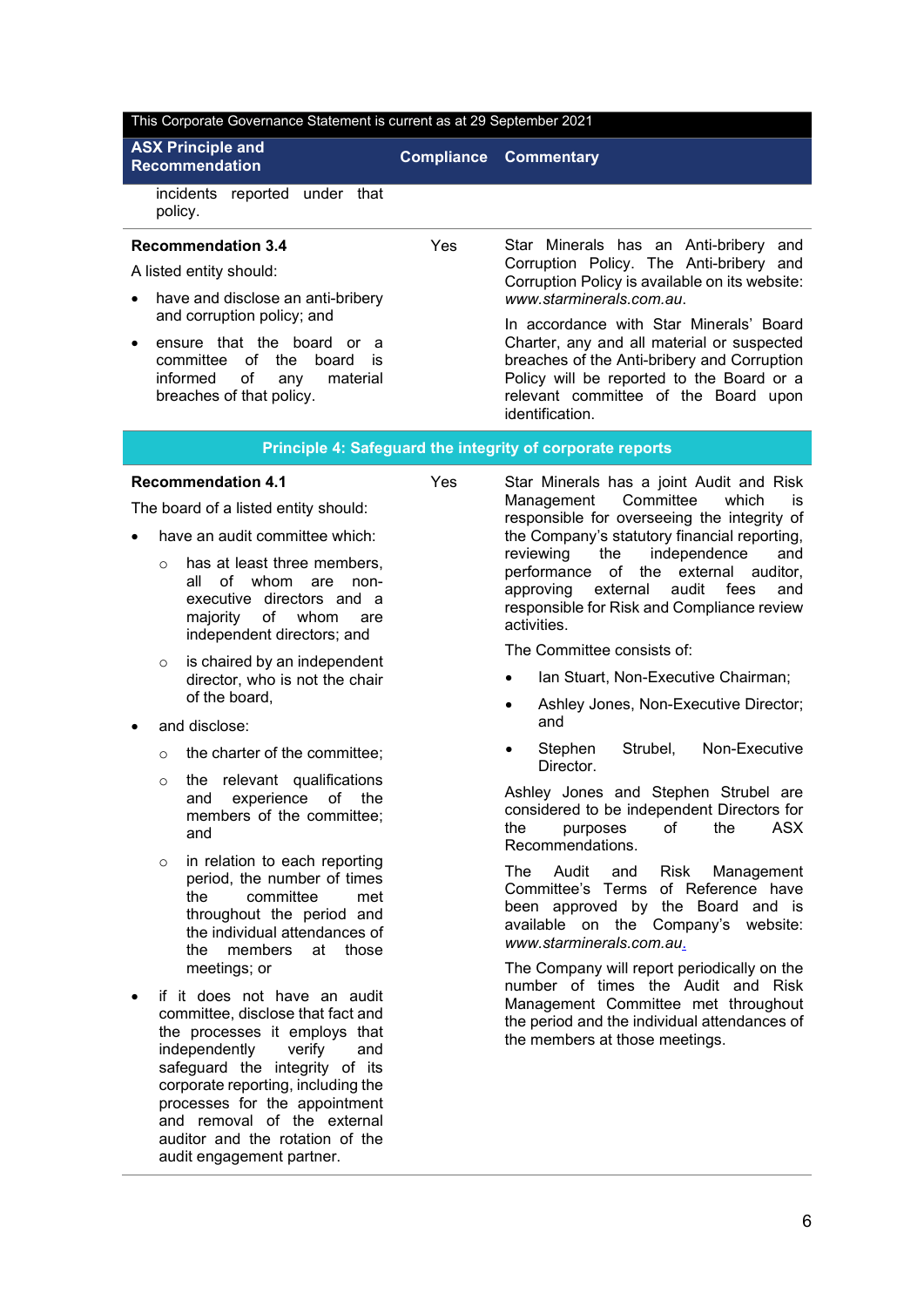| This Corporate Governance Statement is current as at 29 September 2021                                                                                                                                                                                                                                                                                                                                                                                                                                                                                                                                                                                            |                   |                                                                                                                                                                                                                                                                                                                                                                                                                                                                                                                                                                                                                                |  |
|-------------------------------------------------------------------------------------------------------------------------------------------------------------------------------------------------------------------------------------------------------------------------------------------------------------------------------------------------------------------------------------------------------------------------------------------------------------------------------------------------------------------------------------------------------------------------------------------------------------------------------------------------------------------|-------------------|--------------------------------------------------------------------------------------------------------------------------------------------------------------------------------------------------------------------------------------------------------------------------------------------------------------------------------------------------------------------------------------------------------------------------------------------------------------------------------------------------------------------------------------------------------------------------------------------------------------------------------|--|
| <b>ASX Principle and</b><br><b>Recommendation</b>                                                                                                                                                                                                                                                                                                                                                                                                                                                                                                                                                                                                                 | <b>Compliance</b> | <b>Commentary</b>                                                                                                                                                                                                                                                                                                                                                                                                                                                                                                                                                                                                              |  |
| <b>Recommendation 4.2</b><br>The board of a listed entity should,<br>approves the entity's<br>before it<br>financial statements for a financial<br>period, receive from its CEO and<br>CFO a declaration that, in their<br>opinion, the financial records of the<br>entity have been properly maintained<br>and that the financial statements<br>with<br>the<br>comply<br>appropriate<br>accounting standards and give a true<br>and fair view of the financial position<br>and performance of the entity and<br>that the opinion has been formed on<br>the basis of a sound system of risk<br>management and internal control<br>which is operating effectively. | Yes               | Star Minerals will obtain declarations from<br>its CEO and CFO before its financial<br>statements are approved substantially in the<br>form referred to in Recommendation 4.2.<br>At the time of the Company's admission to<br>ASX, the Company Secretary of Star<br>Minerals will be acting as CFO.                                                                                                                                                                                                                                                                                                                           |  |
| <b>Recommendation 4.3</b><br>A listed entity should disclose its<br>process to verify the integrity of any<br>periodic corporate report it releases<br>to the market that is not audited or<br>reviewed by an external auditor.                                                                                                                                                                                                                                                                                                                                                                                                                                   | Yes               | Star Minerals will disclose the process used<br>to verify the integrity of any periodic<br>corporate report it releases to the market<br>that is not audited or reviewed by an<br>auditor<br>its<br>website:<br>external<br>on<br>www.starminerals.com.au.                                                                                                                                                                                                                                                                                                                                                                     |  |
|                                                                                                                                                                                                                                                                                                                                                                                                                                                                                                                                                                                                                                                                   |                   | Principle 5: Make timely and balanced disclosure                                                                                                                                                                                                                                                                                                                                                                                                                                                                                                                                                                               |  |
| <b>Recommendation 5.1</b><br>A listed entity should have and<br>for<br>disclose<br>written<br>a i<br>policy<br>with<br>its<br>continuous<br>complying<br>disclosure<br>obligations<br>under the<br>listing rule 3.1.                                                                                                                                                                                                                                                                                                                                                                                                                                              | Yes               | The Board has adopted a Continuous<br>Disclosure Policy.<br>Following its admission to the Official List of<br>ASX, Star Minerals will become subject to<br>the continuous disclosure requirements of<br>Chapter 3 of the Listing Rules and section<br>674 of the Corporations Act.<br>Star Minerals is committed to observing its<br>the<br>disclosure<br>obligations<br>under<br>Corporations Act and its obligations under<br>the Listing Rules. All announcements<br>provided to ASX will comply with Chapter 5<br>of the Listing Rules and will be posted on<br>Minerals'<br>Star<br>website:<br>www.starminerals.com.au. |  |
| <b>Recommendation 5.2</b><br>A listed entity should ensure that its<br>board receives copies of all material<br>market announcements promptly<br>after they have been made.                                                                                                                                                                                                                                                                                                                                                                                                                                                                                       | Yes               | Star Minerals will ensure that its Board shall<br>receive copies of all material market<br>announcements promptly after they have<br>been made.                                                                                                                                                                                                                                                                                                                                                                                                                                                                                |  |
| <b>Recommendation 5.3</b><br>A listed entity that gives a new and<br>substantive investor or<br>analyst<br>presentation should release a copy                                                                                                                                                                                                                                                                                                                                                                                                                                                                                                                     | Yes               | Star Minerals will release a copy of<br>presentation materials on the ASX Market<br>Announcements Platform prior to any<br>presentations<br>made.<br>presentation<br>All<br>materials provided to the ASX will be posted                                                                                                                                                                                                                                                                                                                                                                                                       |  |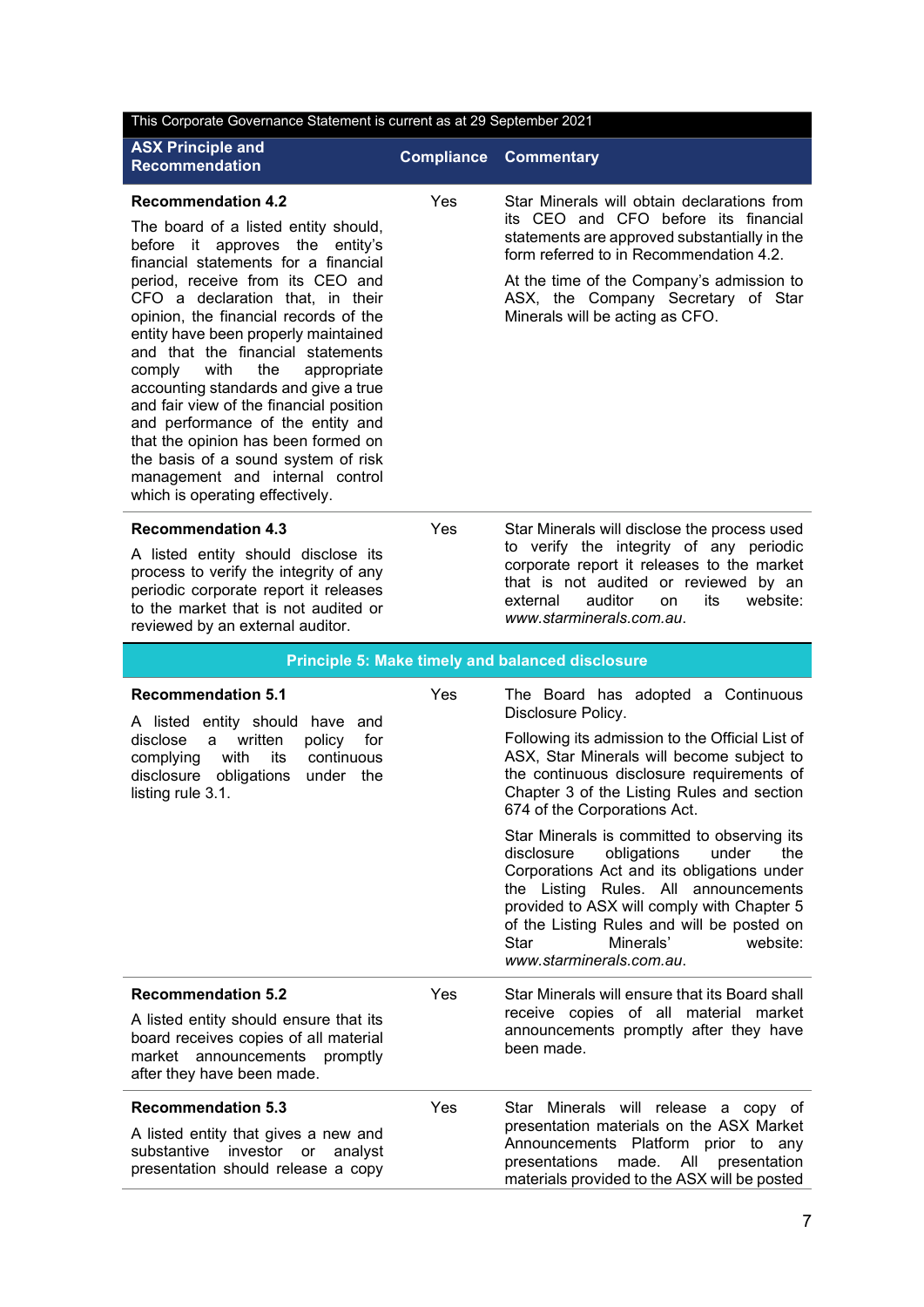| This Corporate Governance Statement is current as at 29 September 2021                                                                                        |                   |                                                                                                                                                                                                                                                                                                                                                                                                                                                                                                                                                                                                                                                                                                                                                     |  |
|---------------------------------------------------------------------------------------------------------------------------------------------------------------|-------------------|-----------------------------------------------------------------------------------------------------------------------------------------------------------------------------------------------------------------------------------------------------------------------------------------------------------------------------------------------------------------------------------------------------------------------------------------------------------------------------------------------------------------------------------------------------------------------------------------------------------------------------------------------------------------------------------------------------------------------------------------------------|--|
| <b>ASX Principle and</b><br><b>Recommendation</b>                                                                                                             | <b>Compliance</b> | <b>Commentary</b>                                                                                                                                                                                                                                                                                                                                                                                                                                                                                                                                                                                                                                                                                                                                   |  |
| of presentation material on the ASX<br>Market Announcements<br>Platform<br>ahead of the presentation.                                                         |                   | <b>Minerals</b><br>website:<br>Star<br>on<br>www.starminerals.com.au.                                                                                                                                                                                                                                                                                                                                                                                                                                                                                                                                                                                                                                                                               |  |
|                                                                                                                                                               |                   | Principle 6: Respect the rights of security holders                                                                                                                                                                                                                                                                                                                                                                                                                                                                                                                                                                                                                                                                                                 |  |
| <b>Recommendation 6.1</b><br>entity should<br>provide<br>A listed<br>information about itself and<br>its<br>governance to investors<br>via<br>its<br>website. | Yes               | Information about Star Minerals, including<br>its corporate governance and copies of its<br>various corporate governance policies and<br>charters, is available on Star Minerals'<br>website: www.starminerals.com.au.                                                                                                                                                                                                                                                                                                                                                                                                                                                                                                                              |  |
| <b>Recommendation 6.2</b><br>A listed entity should have an<br>investor<br>relations program<br>that                                                          | Yes               | The Board has adopted a Communications<br>Policy, the purpose of which is to ensure<br><b>Star Minerals:</b>                                                                                                                                                                                                                                                                                                                                                                                                                                                                                                                                                                                                                                        |  |
| effective<br>facilitates<br>two-way<br>communication with investors.                                                                                          |                   | timely<br>provides<br>and<br>accurate<br>information equally to all Shareholders<br>and market participants regarding the<br>including<br>financial<br>Company<br>its<br>situation,<br>performance,<br>ownership,<br>strategies, activities and governance;<br>and                                                                                                                                                                                                                                                                                                                                                                                                                                                                                  |  |
|                                                                                                                                                               |                   | adopts channels for disseminating<br>information that are fair, timely and cost<br>efficient.                                                                                                                                                                                                                                                                                                                                                                                                                                                                                                                                                                                                                                                       |  |
|                                                                                                                                                               |                   | Star Minerals will communicate with its<br>Shareholders:                                                                                                                                                                                                                                                                                                                                                                                                                                                                                                                                                                                                                                                                                            |  |
|                                                                                                                                                               |                   | following admission to ASX, through<br>$\bullet$<br>releases to the market via the ASX;                                                                                                                                                                                                                                                                                                                                                                                                                                                                                                                                                                                                                                                             |  |
|                                                                                                                                                               |                   | through Star Minerals' website;<br>$\bullet$                                                                                                                                                                                                                                                                                                                                                                                                                                                                                                                                                                                                                                                                                                        |  |
|                                                                                                                                                               |                   | through information provided directly to<br>Shareholders; and                                                                                                                                                                                                                                                                                                                                                                                                                                                                                                                                                                                                                                                                                       |  |
|                                                                                                                                                               |                   | via general meetings.                                                                                                                                                                                                                                                                                                                                                                                                                                                                                                                                                                                                                                                                                                                               |  |
| <b>Recommendation 6.3</b><br>A listed entity should disclose how it<br>facilitates<br>and<br>encourages<br>participation at meetings of security<br>holders.  | Yes               | Star<br>Shareholder<br><b>Minerals</b><br>supports<br>participation in general meetings and will<br>seek to provide appropriate mechanisms for<br>such participation, including by ensuring<br>that meetings are held at convenient times<br>and places to encourage Shareholder<br>participation.<br>In preparing for general meetings of Star<br>Minerals, Star Minerals will draft the notice<br>meeting<br>and<br>related<br>explanatory<br>of<br>information so that they provide all of the<br>information that is relevant to Shareholders<br>in making decisions on matters to be voted<br>on by them at the meeting. This information<br>will be presented clearly and concisely so<br>that it is easy to understand and not<br>ambiguous. |  |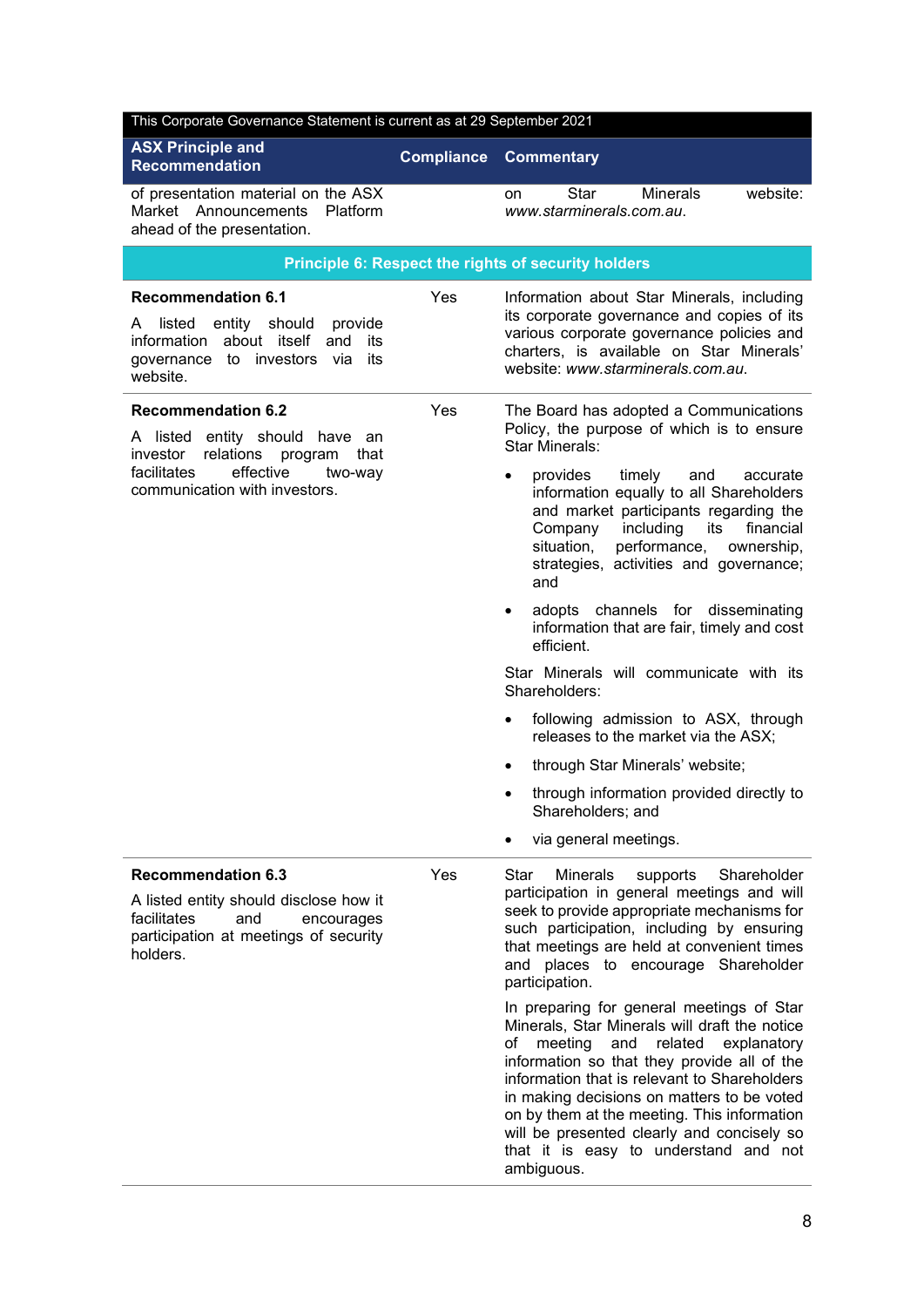| This Corporate Governance Statement is current as at 29 September 2021                                                                            |     |                                                                                                                                                                                                                                                                                                    |  |  |
|---------------------------------------------------------------------------------------------------------------------------------------------------|-----|----------------------------------------------------------------------------------------------------------------------------------------------------------------------------------------------------------------------------------------------------------------------------------------------------|--|--|
| <b>ASX Principle and</b><br><b>Compliance</b><br><b>Recommendation</b>                                                                            |     | <b>Commentary</b>                                                                                                                                                                                                                                                                                  |  |  |
|                                                                                                                                                   |     | Star Minerals will use general meetings as<br>a tool to effectively communicate with<br>Shareholders and allow Shareholders a<br>reasonable opportunity to ask questions<br>and to otherwise participate in the meeting.                                                                           |  |  |
|                                                                                                                                                   |     | Mechanisms for encouraging and facilitating<br>Shareholder participation will be reviewed<br>regularly to encourage a high level of<br>Shareholder participation.                                                                                                                                  |  |  |
| <b>Recommendation 6.4</b><br>A listed entity should ensure that all<br>substantive resolutions at a meeting                                       | Yes | The Chairman will call for a poll on all<br>substantive resolutions at a meeting rather<br>than voting by a show of hands.                                                                                                                                                                         |  |  |
| of security holders are decided by a<br>poll rather than by a show of hands.                                                                      |     | Company's<br>practice at<br>The l<br>general<br>meetings is to read out and/or display the<br>proxy votes received for each resolution, at<br>the time of voting. This ensures that<br>Shareholders present at the meeting are<br>kept informed as to the level of support for<br>each resolution. |  |  |
|                                                                                                                                                   |     | Star Minerals' Constitution provides a right<br>for Shareholders to call for a poll on a<br>resolution at a general meeting.                                                                                                                                                                       |  |  |
| <b>Recommendation 6.5</b><br>A listed entity should give security<br>option<br>the<br>to<br>receive<br>holders<br>communications from and<br>send | Yes | Star Minerals considers that communicating<br>with Shareholders by electronic means is an<br>efficient way to distribute information in a<br>timely and convenient manner.                                                                                                                         |  |  |
| communications to, the entity and its<br>security registry electronically.                                                                        |     | Shareholders have the option to receive<br>communications<br>from<br>Star<br><b>Minerals</b><br>electronically and Star Minerals encourages<br>them to do so.                                                                                                                                      |  |  |
|                                                                                                                                                   |     | <b>Principle 7: Recognise and manage risk</b>                                                                                                                                                                                                                                                      |  |  |
| <b>Recommendation 7.1</b><br>The board of a listed entity should:                                                                                 | Yes | Star Minerals' Audit and Risk Management<br>Committee is responsible for overseeing<br>risk management of the Company.                                                                                                                                                                             |  |  |
| have a committee or committees<br>to oversee risk, each of which:                                                                                 |     | Refer to Principle 4 above for details on the<br>of<br>the<br>composition<br>committee<br>and                                                                                                                                                                                                      |  |  |
| has at least three members,<br>$\circ$<br>majority of whom are<br>a<br>independent directors; and                                                 |     | disclosures the Company will make.<br>The<br>Audit<br>and<br><b>Risk</b><br>Management<br>Committee will be guided by the Risk                                                                                                                                                                     |  |  |
| is chaired by an independent<br>$\circ$<br>director,                                                                                              |     | Management Policy for Star Minerals. The<br>purpose of the Policy is to:                                                                                                                                                                                                                           |  |  |
| and disclose:<br>the<br>charter<br>of<br>the<br>$\circ$<br>committee;                                                                             |     | appropriate systems are in place to<br>$\bullet$<br>identify to the extent reasonably<br>practicable all material risks that may<br>impact on Star Minerals' business;                                                                                                                             |  |  |
| members<br>of<br>the<br>the<br>$\circ$<br>committee; and                                                                                          |     | the financial impact of identified risks is<br>understood and appropriate internal                                                                                                                                                                                                                 |  |  |
| as at the end of each<br>$\circ$<br>reporting period, the number                                                                                  |     |                                                                                                                                                                                                                                                                                                    |  |  |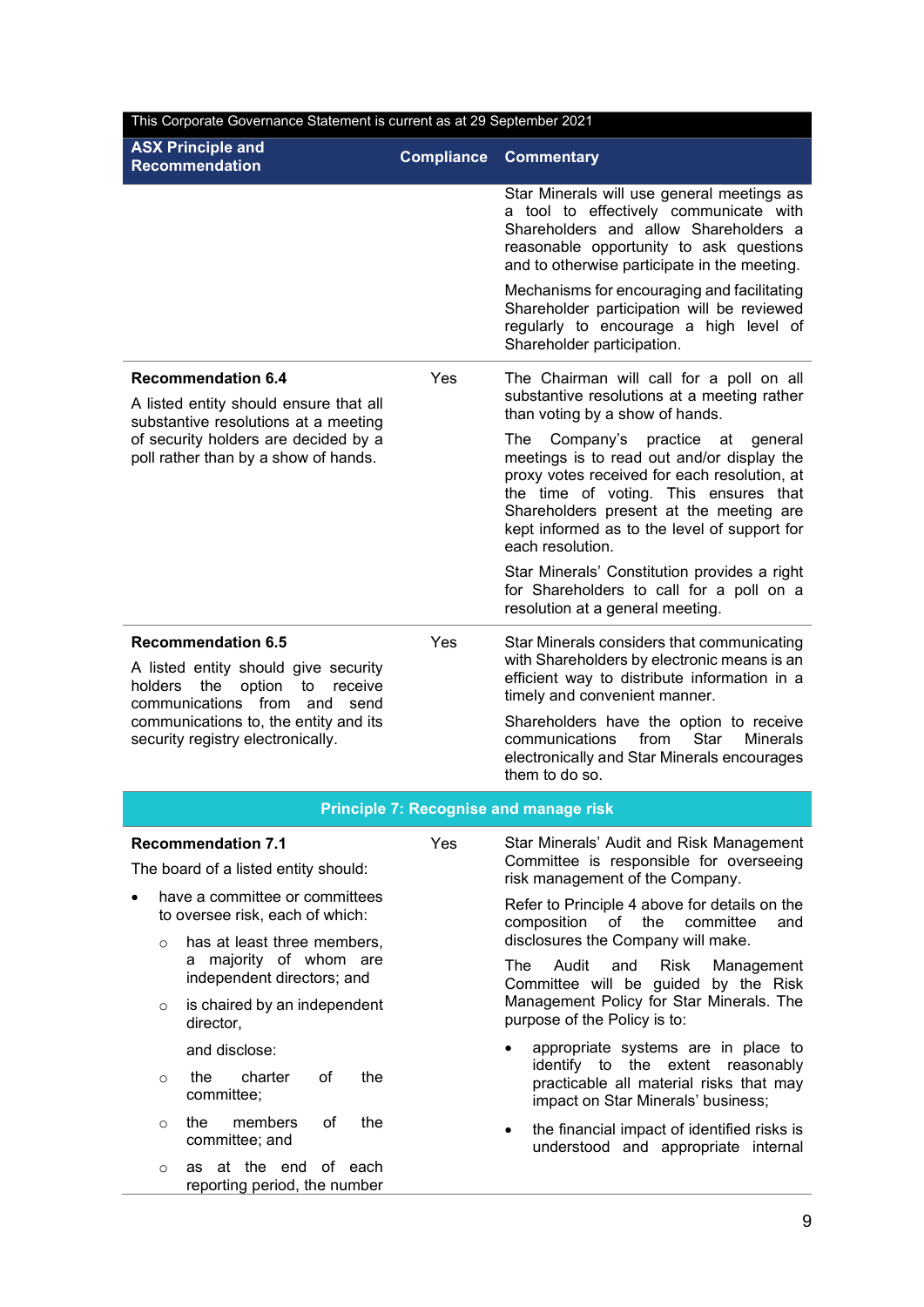| This Corporate Governance Statement is current as at 29 September 2021                                                                                                                                                                                                                   |                   |                                                                                                                                                                                                                                                                                                                                                                                                              |  |
|------------------------------------------------------------------------------------------------------------------------------------------------------------------------------------------------------------------------------------------------------------------------------------------|-------------------|--------------------------------------------------------------------------------------------------------------------------------------------------------------------------------------------------------------------------------------------------------------------------------------------------------------------------------------------------------------------------------------------------------------|--|
| <b>ASX Principle and</b><br><b>Recommendation</b>                                                                                                                                                                                                                                        | <b>Compliance</b> | <b>Commentary</b>                                                                                                                                                                                                                                                                                                                                                                                            |  |
| of times the committee met<br>throughout the period and<br>the individual attendances of                                                                                                                                                                                                 |                   | control systems are in place to limit Star<br>Minerals' exposure to such risks;                                                                                                                                                                                                                                                                                                                              |  |
| members<br>the<br>at<br>those<br>meetings; or                                                                                                                                                                                                                                            |                   | responsibilities<br>appropriate<br>are<br>delegated to control the identified risks<br>effectively; and                                                                                                                                                                                                                                                                                                      |  |
| if it does not have a Risk<br>Management Committee<br>or<br>committees<br>that<br>satisfy<br>(a)<br>above, disclose that fact and the<br>processes<br>it.<br>employs<br>for                                                                                                              |                   | any material changes to Star Minerals'<br>$\bullet$<br>risk profile are disclosed in accordance<br>Star<br>with<br>Minerals'<br>Continuous<br>Disclosure Policy.                                                                                                                                                                                                                                             |  |
| entity's<br>risk<br>overseeing<br>the<br>management framework.                                                                                                                                                                                                                           |                   | Further, the Audit and Risk Management<br>Committee (as delegated by the Board) is<br>also<br>responsible<br>under<br>the<br><b>Risk</b><br>Management Policy for the management<br>and internal control of the processes by<br>which risk is considered for both ongoing<br>operations and prospective actions.                                                                                             |  |
| <b>Recommendation 7.2</b><br>The board or a committee of the                                                                                                                                                                                                                             | Yes               | The Board is responsible for risk oversight<br>and the management and internal control of                                                                                                                                                                                                                                                                                                                    |  |
| board should:<br>review<br>the<br>entity's<br>risk<br>management framework at least<br>annually to satisfy itself that it<br>continues to be sound and that<br>the entity is operating with due<br>regard to the risk appetite set by<br>the board; and<br>disclose, in relation to each |                   | the processes by which risk is considered,<br>for both ongoing operations and prospective<br>actions. The Board will review Star Minerals'<br>risk management framework on an annual<br>Minerals'<br>Star<br>basis<br>to ensure<br>risk<br>management framework continues to be<br>effective.<br>Disclosure of the outcome of the annual risk<br>management review will be included in the<br>annual report. |  |
| reporting period, whether such a<br>review has taken place.                                                                                                                                                                                                                              |                   |                                                                                                                                                                                                                                                                                                                                                                                                              |  |
| <b>Recommendation 7.3</b>                                                                                                                                                                                                                                                                | Yes               | Star Minerals does not have an internal<br>audit function at this stage. The Board                                                                                                                                                                                                                                                                                                                           |  |
| A listed entity should disclose:<br>if it has an internal audit function,<br>how the function is structured                                                                                                                                                                              |                   | considers that, given the current size and<br>scope of Star Minerals' operations, an<br>internal audit function is not necessary.                                                                                                                                                                                                                                                                            |  |
| and what role it performs; or<br>if it does not have an internal<br>audit function, that fact and the                                                                                                                                                                                    |                   | The Board as a whole oversees the<br>effectiveness of risk management and<br>internal control processes.                                                                                                                                                                                                                                                                                                     |  |
| employs<br>processes<br>it<br>for<br>evaluating<br>and<br>continually<br>improving the effectiveness of its<br>governance, risk management<br>and internal control processes.                                                                                                            |                   | Further detail of the processes<br>the<br>Company employs for evaluating and<br>continually improving the effectiveness of its<br>risk management and internal control<br>processes are set out in Star Minerals' Risk<br>Management Policy, which is available on<br>Star<br>Minerals'<br>website:<br>www.starminerals.com.au.                                                                              |  |
|                                                                                                                                                                                                                                                                                          |                   | The Board intends to reconsider the<br>requirement for and benefits of, an internal<br>audit function as Star Minerals' operations<br>grow and evolve.                                                                                                                                                                                                                                                       |  |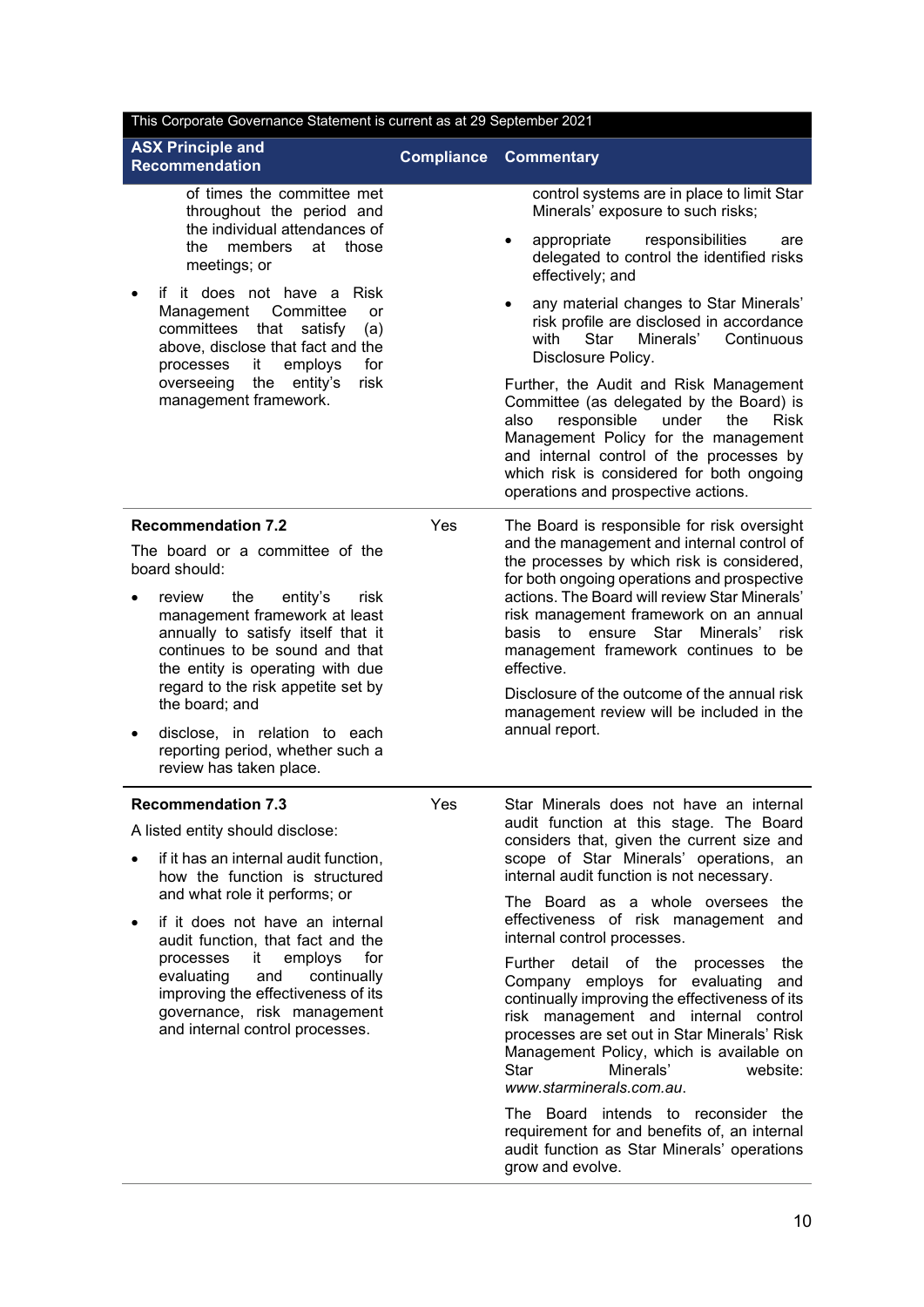| This Corporate Governance Statement is current as at 29 September 2021                                                                                                                 |            |                                                                                                                                                                                                                                                                   |  |
|----------------------------------------------------------------------------------------------------------------------------------------------------------------------------------------|------------|-------------------------------------------------------------------------------------------------------------------------------------------------------------------------------------------------------------------------------------------------------------------|--|
| <b>ASX Principle and</b><br><b>Recommendation</b>                                                                                                                                      |            | <b>Compliance Commentary</b>                                                                                                                                                                                                                                      |  |
| <b>Recommendation 7.4</b>                                                                                                                                                              | <b>Yes</b> | Star Minerals' primary activity is mineral                                                                                                                                                                                                                        |  |
| listed entity should disclose<br>A<br>whether it has any material exposure<br>to environmental or social risks and,<br>if it does, how it manages or intends<br>to manage those risks. |            | exploration in Australia. These activities do<br>not expose Star Minerals to any particular<br>economic, environmental<br>social<br><b>or</b><br>sustainability risks not faced by all other<br>participants in the mineral exploration<br>industry in Australia. |  |
|                                                                                                                                                                                        |            | <b>Principle 8: Remunerate fairly and responsibly</b>                                                                                                                                                                                                             |  |
| <b>Recommendation 8.1</b>                                                                                                                                                              | Yes.       | Minerals'<br>Remuneration<br>Star<br>and<br>Nomination Committee is responsible for                                                                                                                                                                               |  |

The board of a listed entity should:

- have a remuneration committee which:
	- $\circ$  has at least three members. a majority of whom are independent directors; and
	- $\circ$  is chaired by an independent director,

and disclose:

- $\circ$  the charter of the committee:
- o the members of the committee; and
- o as at the end of each reporting period, the number of times the committee met throughout the period and the individual attendances of the members at those meetings; or
- if it does not have a remuneration committee, disclose that fact and the processes it employs for setting the level and composition of remuneration for directors and senior executives and ensuring that such remuneration is appropriate and not excessive.

Nomination Committee is responsible for approving Star Minerals' remuneration policies and framework from time to time (currently the Remuneration Policy) and determining whether the remuneration and conditions of service of senior executives are appropriate and consistent with the approved remuneration policies and framework.

The Committee consists of:

- Ian Stuart, Non-Executive Chairman:
- Ashley Jones, Non-Executive Director; and
- Stephen Strubel. Non-Executive Director.

Ashley Jones and Stephen Strubel are considered to be independent Directors for the purposes of the ASX Recommendations.

The Remuneration and Nomination Committee Charter has been approved by the Board and is available on the Star Minerals website: *[www.starminerals.com.au](http://www.starminerals.com.au/)*.

Star Minerals' Remuneration Policy sets out the current processes the Committee employs for setting the level and composition of remuneration for directors and senior executives and ensuring that such remuneration is appropriate and not excessive. The Policy is available on the Star Minerals' website: *[www.starminerals.com.au](http://www.starminerals.com.au/)*.

Star Minerals will set out the remuneration paid or provided to Directors and senior executives annually in the remuneration report contained within Star Minerals' annual report to Shareholders.

| <b>Recommendation 8.2</b> | Yes | Star Minerals' policies and practices |  |
|---------------------------|-----|---------------------------------------|--|
|                           |     | regarding the remuneration of Non-    |  |